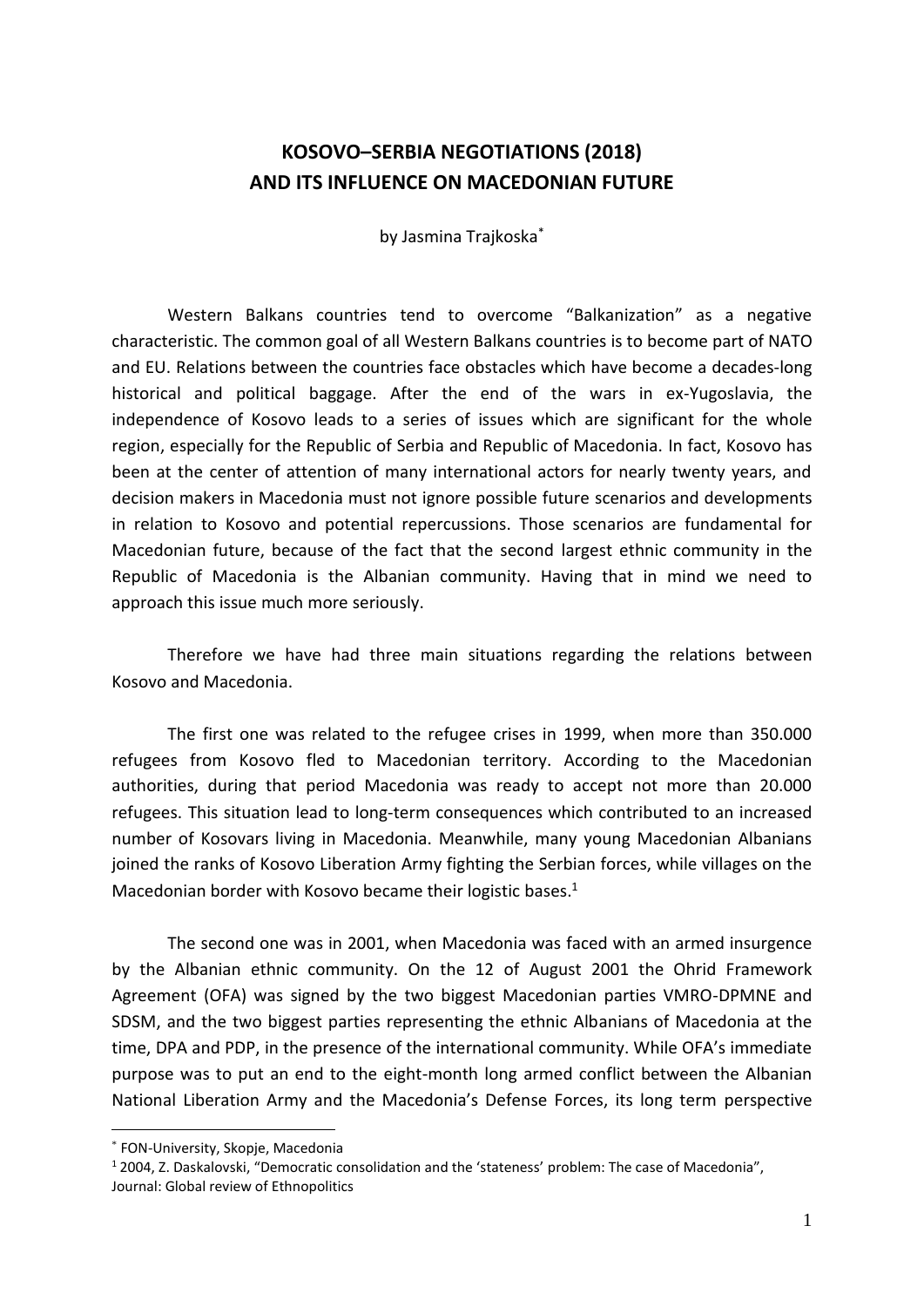was to establish a general framework for integration of the national minorities and to provide legislative bases for a functional multicultural cohabitation<sup>2</sup>.

The third one is linked with the Independence of Kosovo and the Macedonian recognition of Kosovo. Macedonia recognized Kosovo on 9 October 2008, together with Montenegro. Serbia reacted with a month long severance of diplomatic relations with Macedonia.

Nowadays, the whole region is faced with the "waves of solutions" with the perspective of integration into NATO and EU as a final aim. Macedonian and Greek government signed the "Prespa Agreement" a solution for the three decades issue with the name "Republic of Macedonia". On the 30<sup>th</sup> of September Macedonian citizens will take part in a referendum, answering the question: "Do you support EU and NATO membership by accepting the agreement between Macedonia and Greece?" International community is present in Macedonia with the strong commitment "If you want to be part of the EU and NATO associations the referendum must succeed". If the referendum in Republic of Macedonia succeeds the geopolitical picture will change not only for Macedonia, but for the region. There are a number of scenarios related to the results of the referendum and security situation in the region. Kosovo and Serbia have intensive negotiation process which produces frightening news on daily bases. Those two situations pose the same risk for the security in the region, especially vis-a-vis the Albanian communities in Macedonia, and their reactions for the Kosovo issue.

After the last, early called parliamentary elections of 2016, the parties of Albanians in Macedonia were essential for forming a government, unlike the past experiences of coalition between the Macedonian and Albanian parties on the 'gentlemen' principle of maintaining good inter-ethnic relations. Thus, the Albanian block found itself as a strategic player in the government coalition's bargaining process and made joint strategy for realization of their programmatic stances. Namely, soon after the 2016 Elections, the three Albanian parties Democratic Union for Integration (DUI), Alliance of Albanians and BESA Movement, presented the "Common Platform of Albanian parties". This Platform was their basic instrument in the negotiation process. According to the political parties that singed the platform this document is written in the spirit of consensual democracy, the Ohrid Framework Agreement (OFA), and it aims for better inter-ethnic coexistence and quicker accession of Macedonia to the EU and NATO.<sup>3</sup>

<sup>2</sup> 2016, Josipa Rizankoska and Jasmina Trajkoska**,** "The implementation of the Ohrid Framework Agreement, true party commitment towards better inter-ethnic cohabitation in Macedonia or a strategic tool for party competition?, Journal of Liberty and International affairs, Available at: <http://e-jlia.com/current>

 $3$  In the part dealing with the improvement of inter-ethnic coexistence the platform stipulates the following changes in the Macedonian society: the Albanian ethnic community to became a nation-building community; full bilingualism (the Macedonian and the Albanian language to be official languages); debate for changing of the country's flag, change of the anthem and the national emblem which should reflect multiethnic reality in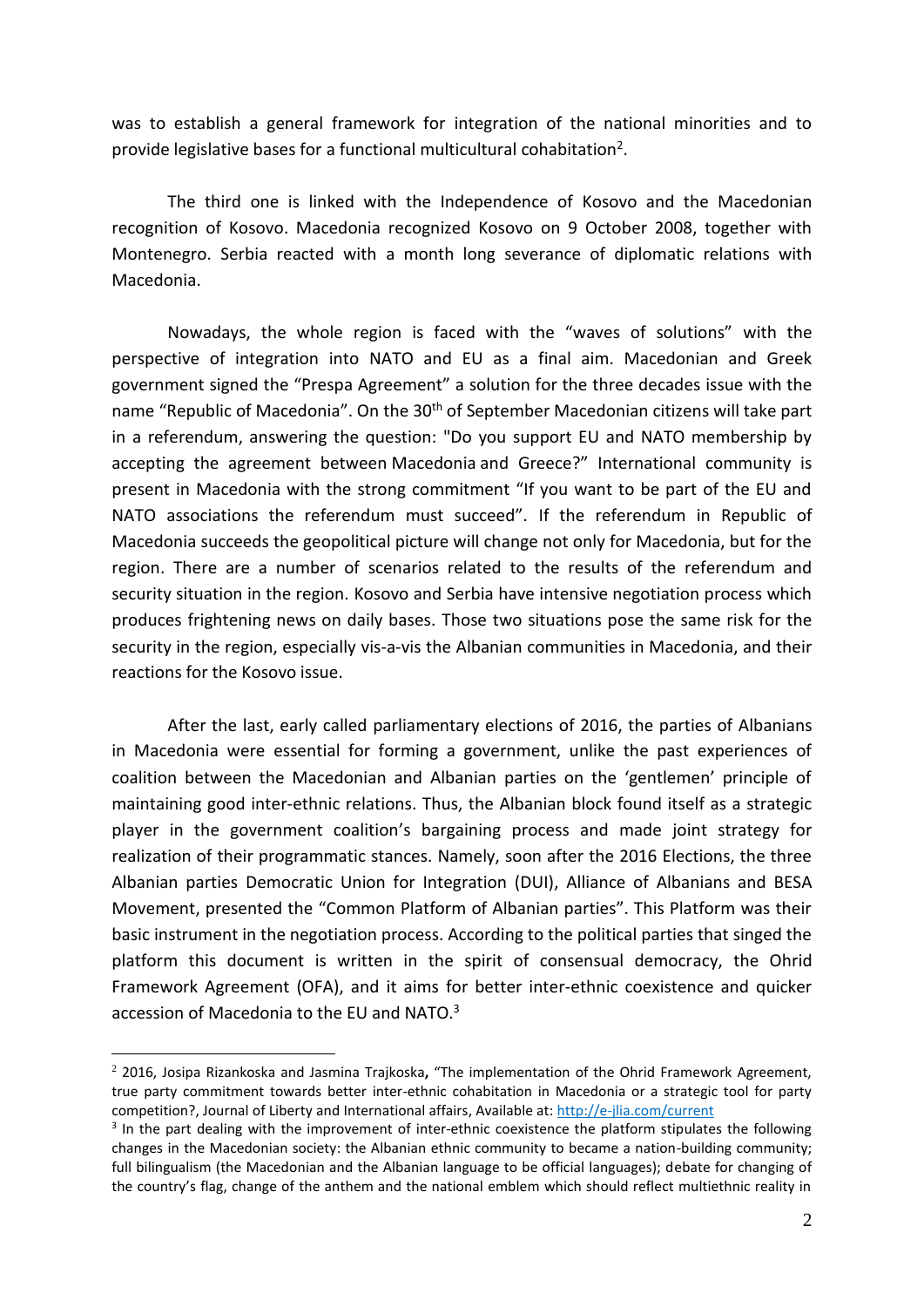In that period spokesmen of DUI, Bujar Osmani, now Deputy Prime Minister of the Government of Republic of Macedonia for European Affairs, after a meeting with Hashim Tachi, said: "Albanian states, Kosovo and Albania are interested in stability in Macedonia, in stability in the region, in Macedonia where the Albanian community is equal and part of the decision making processes, but united and coordinated in their approaches. DUI will ratify "Common Platform of Albanian Parties…" the following day. The new government was formed in May 2017; the new Law on Languages (Albanian language to be second official language in Republic of Macedonia) is passed without respect to the Regulatory Assessment Instrument, while the regulation was promoted under the EU flag. Just as the OFA's implementation was lost in the internal coalition bargaining processes during the decade long governing period by VMRO DPMNE and DUI, the Law on the use of Languages is under the threat to become just another ill-implemented policy by the SDSM-DUI government, if more care is not taken of the rule of law and the political support for the policies that are to be negotiated between the coalition partners.<sup>4</sup> The above elaboration is to explain how the inter-ethnic issues came back on the political agenda once more, and how ethnocentrism has risen within both Macedonian and Albanian blocks. All this is more in agreement with Kosovo's than with Albanian's politicians.

Taking into consideration the latest event, the visit of the Serbian President Vucic to Kosovo on the 09th of September 2018, we could see the possibility of provoking the first scenario which means preserving the status quo, and at the same time postponing the problem-solution. Vucic unsuccessful visit of the village Banje because of the 200 demonstrators, in the media was shown: "Vucic slammed NATO–led peacekeepers for not clearing the blockade and accused Kosovo Albanian authorities of backing it" 5 . This situation could lead to silence between the negotiators, but not in the long term. Republic of Macedonia is facing one of the biggest challenges since its independence and crisis in 2001, consultative referendum, which allow politicians to make different decision if they make absolute majority in the Parliament. The main focus nowadays in Macedonia is on the upcoming referendum and all other issues are set aside. Bilateral relations with Kosovo have

Macedonia and ethnic equality; adoption of a Resolution in the Assembly of the Republic of Macedonia condemning the genocide against the Albanian people in Macedonia in the period 1912-1956; Creation of a Ministry for Political System and Inter-Community Relations as a competent body for respecting the rights of communities and encouraging economic and social development in underdeveloped areas; Taking affirmative measures for securing financing of Albanian cultural institutions at central and local level; Creation of a central institution for the promotion of the languages of the communities, which will provide preparation of translators, editors and lecturers; Inclusion of Albanians in the working group for direct negotiations with Greece about the "name issue"; Complete clarification of issues and court procedures such as "Sopot", "Brodec", "Monstrum" and "Kumanovo" through an inquiry committee or an international independent body. <sup>4</sup> 2018, Jasmina Trajkoska and Josipa Rizankoska, KNOWLEDGE-International Journal, Vol 22.3, 'Ethnocentrism and party politics: are political parties devoted to the project of building multicultural Macedonian society on the path to EU?'. ISSN 2545-4439, ISSN 1857-923X

<sup>5</sup> "Serbia's President Aleksandar Vucic blocked from visiting Kosovo Serb village", available on [https://www.dw.com/en/serbias-president-aleksandar-vucic-blocked-from-visiting-kosovo-serb-village/a-](https://www.dw.com/en/serbias-president-aleksandar-vucic-blocked-from-visiting-kosovo-serb-village/a-45419704)[45419704,](https://www.dw.com/en/serbias-president-aleksandar-vucic-blocked-from-visiting-kosovo-serb-village/a-45419704) 13.09.2018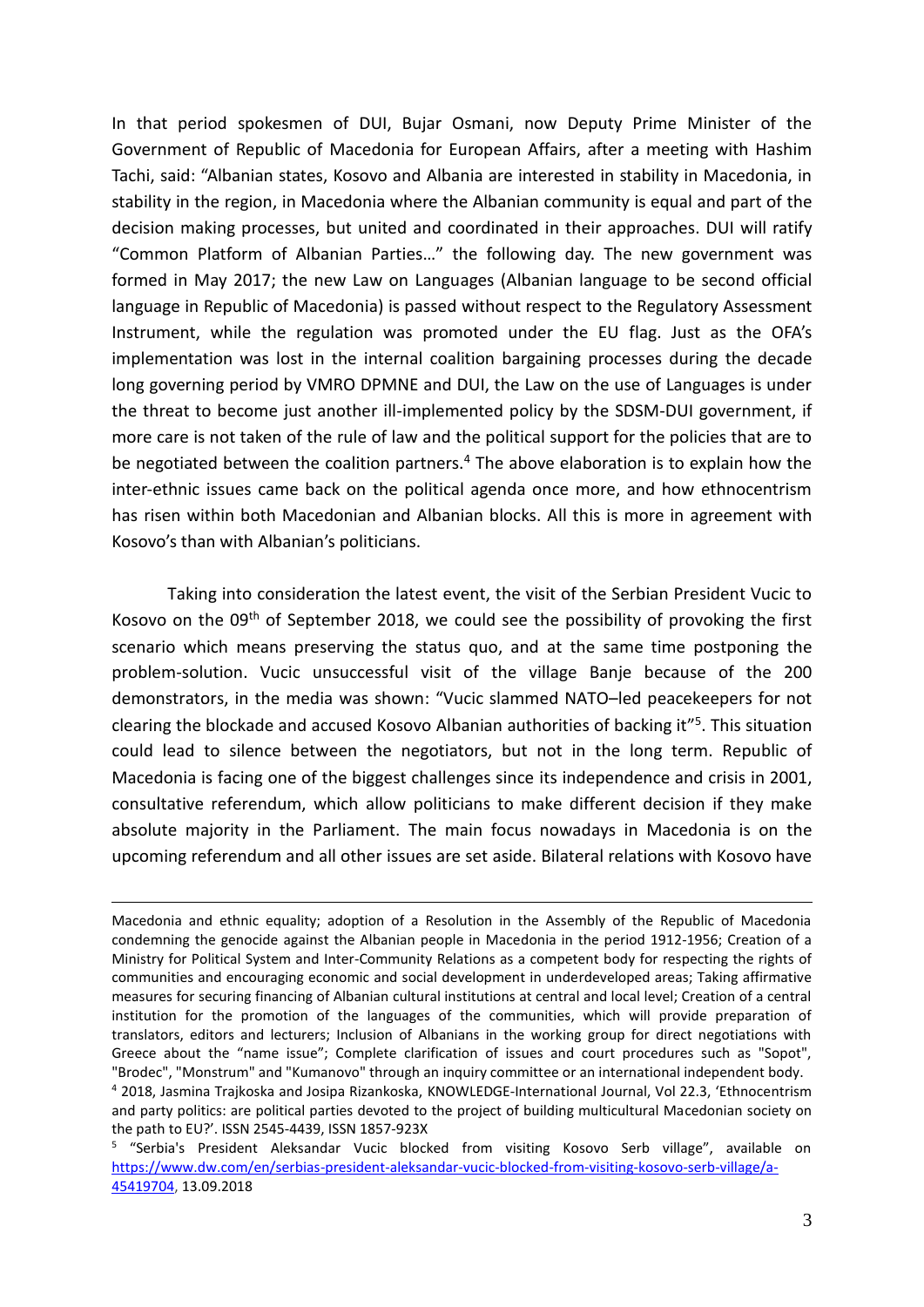been successfully consolidated. The president of Kosovo Hashim Tachi visited Macedonia on the 12<sup>th</sup> of September, after his visit to the Macedonian Government, he asked Macedonian citizens to vote in favor in the referendum. "You have concluded the agreement with Greece, now it is Kosovo and Serbia's turn to find a solution by dialogue. You know that this will not be an easy process, to make a historic decision to resolve the issues between Kosovo and Serbia, but that's why dialogue exists. We have many barriers, but I am optimistic, because it is better to reach an agreement now rather than three decades later. I will make a huge effort to reach an agreement with Serbia which means reciprocal recognition", said Thaci. $6$  The major interest and goal of the Western international community is to overcome those two issues to achieve stability and security in our region. Considering the inter-ethnic relations in Kosovo and Macedonia, if the situation about negotiation processes is status quo, and the referendum in Macedonia is successful we will have stable security position. But if the referendum doesn't succeed, there is a possibility for an unstable situation security-wise. My personal expectations are related to the successful referendum. International community make maximum effort to influence Macedonian citizens so they make the "right" choice and vote for the referendum to succeed. The status quo situation in negotiation between Kosovo and Serbia will not be a long term one. Negotiations will follow, and other two scenarios are possible.

The second scenario, Serbia-Kosovo border changes/swapping of territories is the most frightening one, because of the domino effect. In the history we have some similar examples which are not so good examples. In the last three decades, territorial delineation along ethnic lines proved inadequate and forced solution which does not bring resolution of conflicts and stabilization of peace, but only armed conflicts, terrorism, displacement and continuation of ethnic conflicts. If the two sides decide for this scenario that will influence the internal politics of the Republic of Macedonia, Bosnia and Herzegovina and Montenegro. The United States openly accepts this idea as a solution if Serbia and Kosovo politicians can reach an agreement. The European Union is of an opinion that "border changing on the basis of ethnic lines, always open other different issues…". They are for a solution in accordance with the international law. Having in mind the wars after the Yugoslavia dissolution, the memories o which are still present, and politics based on ethnocentrism and populism in all of those countries, this kind of scenario will be an unpleasant solution. The western part of the Republic of Macedonia has excellent informal relationship with Kosovo; Macedonian Albanians are also related to the Kosovars on many levels. If politicians decide to make border changing/swapping of territories, after all the challenges we have had to prevail over, it will mean taking a step back. Ethnic nationalism will rise, populism is present anyway, and bilateral relations between Kosovo and Macedonia on the central level will be lead to a sensitive phase. Only in this scenario I could see a possibility for endangering security in the region of South East Europe. Ethnocentrism on the last early parliamentary

<sup>&</sup>lt;sup>6</sup> "A successful referendum means peace for Kosovo", available at [http://meta.mk/en/tag/hashim-tachi/,](http://meta.mk/en/tag/hashim-tachi/) 19.09.2018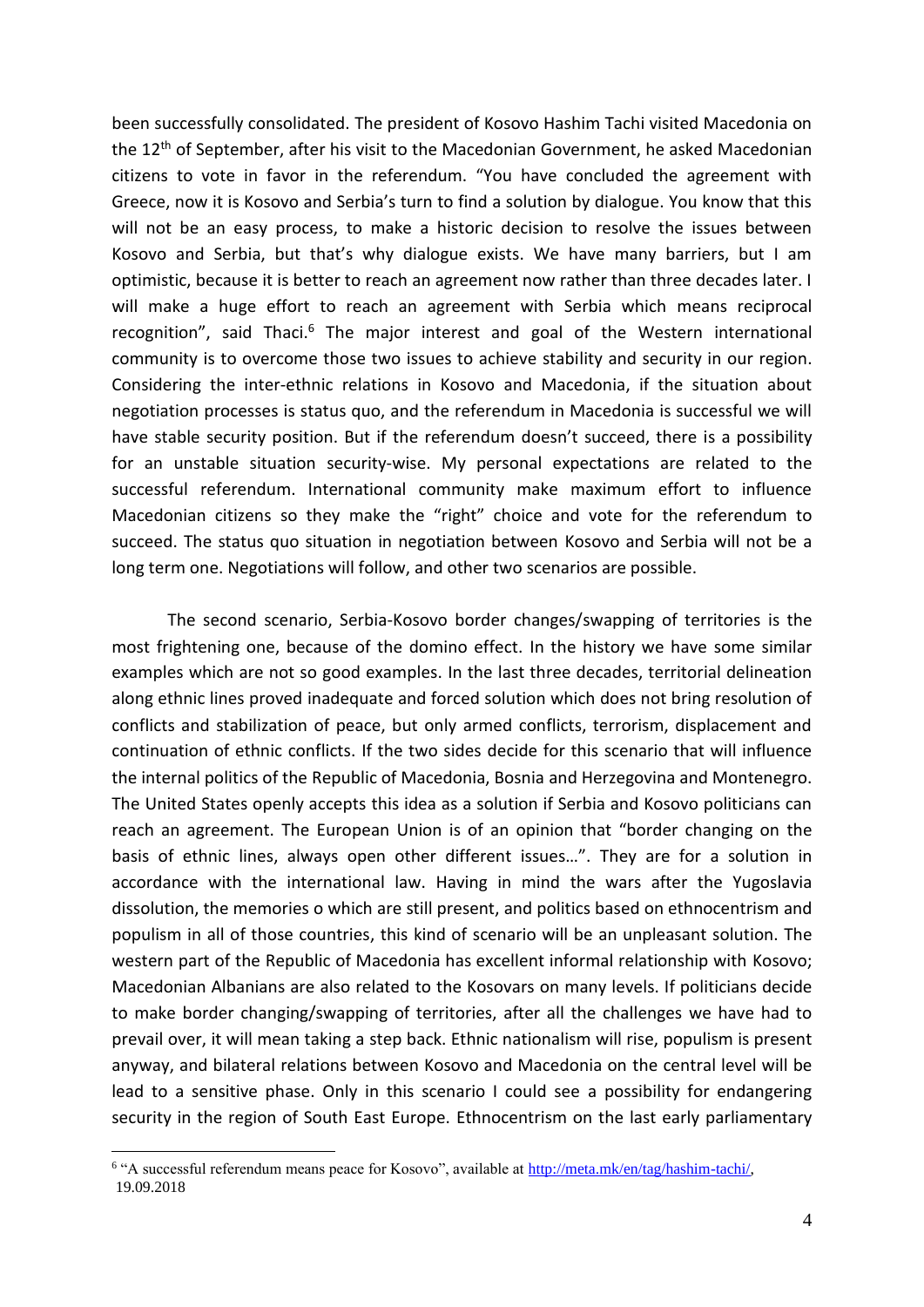election 2016 in the Republic of Macedonia was present among all political parties, Law on languages, 'Common Platform of Albanian parties'. The "new square" in Skopje on the other side of Vardar became reality which is a difficult thing to accept for Macedonians. Another sign of ethnocentrism, before the last wave of negotiation between Macedonia and Greece, was changing the name of the motorway from 'Alexander the Great' to 'Friendship'. One of the major motorways was called 'Alexander the Great' and the other, which lead to the west part of the country, is called 'Mother Theresa'. This is not so crucial at a glance, but tells us a lot.

Those are the facts which should be taken into consideration when we want to make a decision which will lead us closer to European values and European Union. We should work on inter-ethnic coexistence and multiculturalism, not for 'clean territories'. Considering democratic capacities of the states and politicians in the region, influences from the international community as well as still fresh war memories among the citizens, we couldn't afford this scenario, because it will bring consequences that will not help in making for a better future.

The third scenario, normalization of relations based on a legally binding bilateral agreement to be reached through the ongoing EU moderated Serbia-Kosovo negotiations is one of the better solutions. Conforming to the United Nations Assembly Resolution 64/298<sup>7</sup>, 2011, the path to normalization of relations between Kosovo and Serbia is through the EUfacilitated dialogue, known as the Brussels Dialogue. This resolution is illustrated as "normalization with the aim of achieving peace, security and stability in the Western Balkans, and promoting cooperation and European integration to improve living conditions for all people". Common goal for Macedonia, Kosovo and Serbia is to become members of the European Union. The main changes which should be done for progress towards the European Union membership are improvement of the rule of law, respect for the human rights and protection of minorities, enhancing the business environment, developing a competitive private sector, and reducing high unemployment rates. Also, all these countries should find a way for transparent and comprehensive, merit-based procedures for employment in public administration. All those challenges are in favor of "European future" and building stronger democratic capacities among the countries in the region. This common ambition is a powerful anchor for resolving the issues through dialogue and normalization of relations. The two very big issues in the Western Balkans are the name dispute from Greek side about the Republic of Macedonia and status of Kosovo. After twenty-seven years of negotiation the signing of "Prespa Agreement" brings hope to the region and should be used as an example for the negotiation process between Serbia and Kosovo. The Brussels Dialogue should be achieving significant progress towards normal relations. In fact, the ultimate goal is the "full normalization" of relations, achieved through

<sup>7</sup> UN GS Resolution 64/298, available at: [https://www.un.org/en/ga/search/view\\_doc.asp?symbol=A/RES/64/298](https://www.un.org/en/ga/search/view_doc.asp?symbol=A/RES/64/298)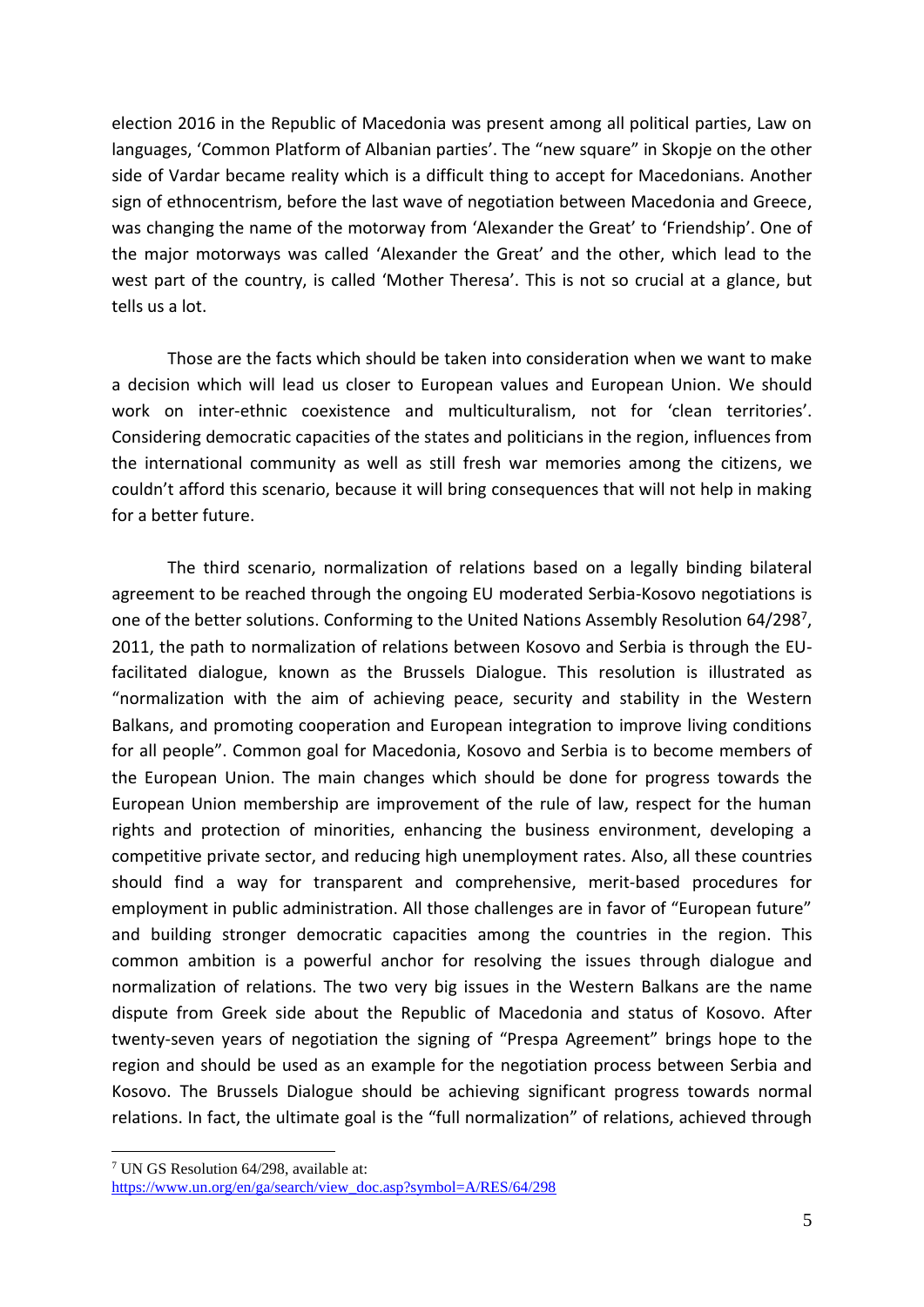negotiations on EU membership in the case of Serbia, and through the SAA implementation in the case of Kosovo. European Union asks for legally binding agreement between sides which have legal consequences like the "Prespa Agreement" for solving the name dispute. Those solutions are not final, but should be sustainable in the long term, to achieve security and stability in the region. With the first two scenarios we could expect unsecure future and further deterioration of inter-ethnic relations. Only with changing the political will and rhetoric we could lead the region towards peace and collaboration. The politicians are still playing the nationalist and populist card, but now is the time to change the narratives and make hard decisions that will create Macedonia, Kosovo and Serbia better places for living. If the decision making process in Serbia and Kosovo is democratic through the negotiations it will be useful for inter-ethnic relations in Macedonia. Also, if the referendum is successful, Macedonia will be at the required level for making changes in its political system in order to approach the European Union. The Referendum is also crucial for NATO membership, and if it successful it will preclude any territorial changes.

Macedonia, Greece, Kosovo and Serbia should view the implementation of the sustainable solutions as an integral part of the dialogue, not as collateral damage. Russian influence in Serbia is significant, but this should not be an obstacle for Serbia in EU integration process. The public opinion urges deep changes in order to replace ethnic nationalism with a civic one, that's why the policy makers should decentralize the discussion process and involve academics, political activists, journalists, NGO-workers to work on projects which will make sustainable changes on micro level. The aim of such a campaign is to increase awareness among different ethnic communities for a better European future for all. The region needs investments which would produce social and economic improvements. Economic cooperation is crucial for better communication in the region, that will lead to consolidation and an increase in the volume of production, improvement in competitiveness, in order to increase employment rates. One of the ways of strengthening cooperation in the region is to develop a common platform for economic development which will initiate economic growth, political stability and reconciliation.

The weakest links in the chain of socially useful changes are the current politicians in the whole region. If they are dedicated to European integration, they should use funds, education and recommendations to implement decisions in order to prevail over ethnicnationalism and populism. Otherwise we will be faced with the same stories, pictures and animosity.

Forum for Ethnic relations in its Policy paper "The position of the forum for ethnic relations; normalization the way towards solution", the part of Basic/Framework Agreement between Serbia and Kosovo in Article 2 clearly said: "In conformity with the United Nations Charter both sides to the agreement shall settle any disputes between them exclusively by